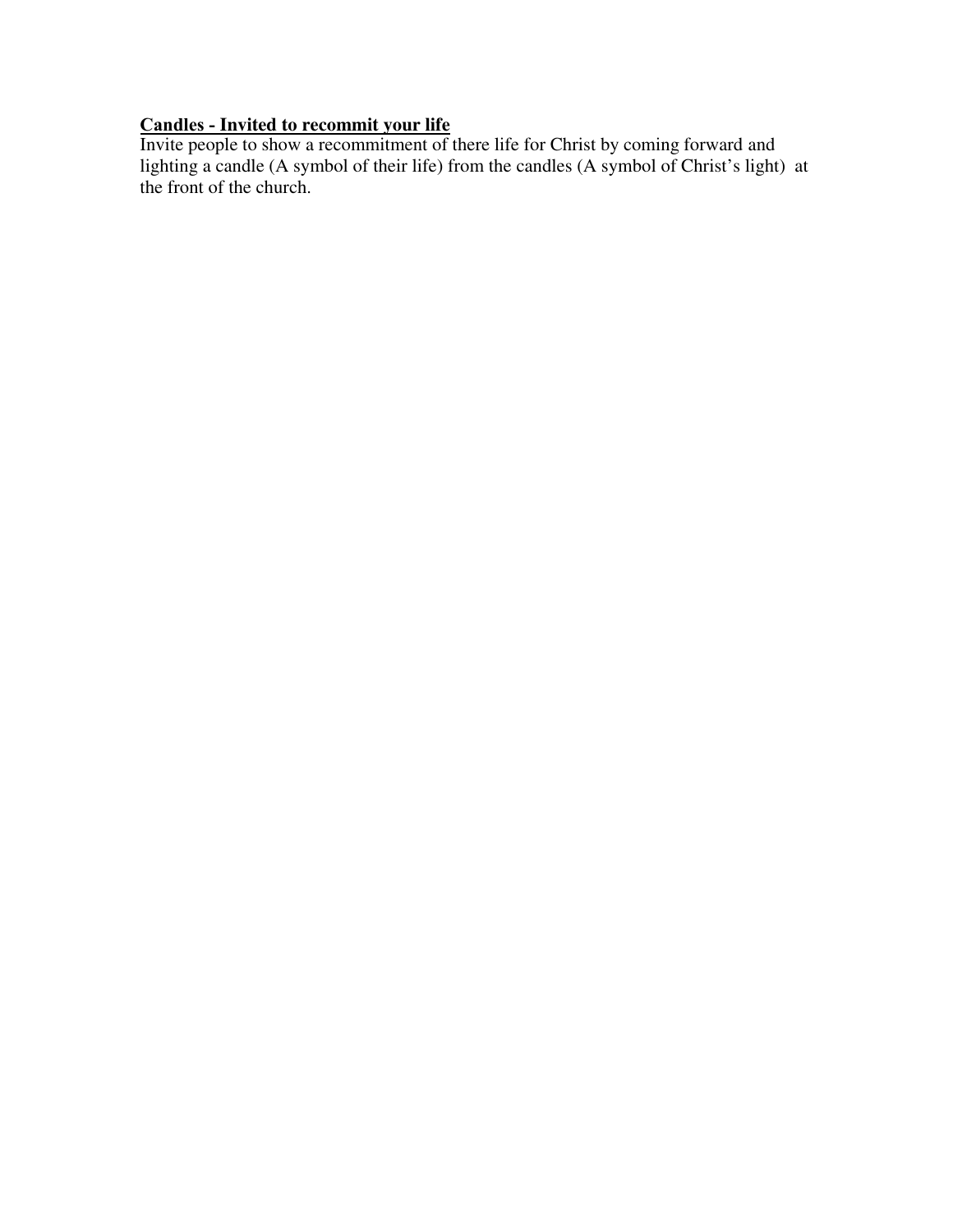# **Candles -Prayer time**

Led the congregation into a prayer time and explain that as we come together in prayer we join not only God but also other Christians and also the saints of the past with our prayer, as an act of worship and of prayer invite people to come forward and light a candle. *(We use the Tea Light Candles and have a board for them to be place on. Make sure you think about fire safety as you have the flame but also the holders get very hot)*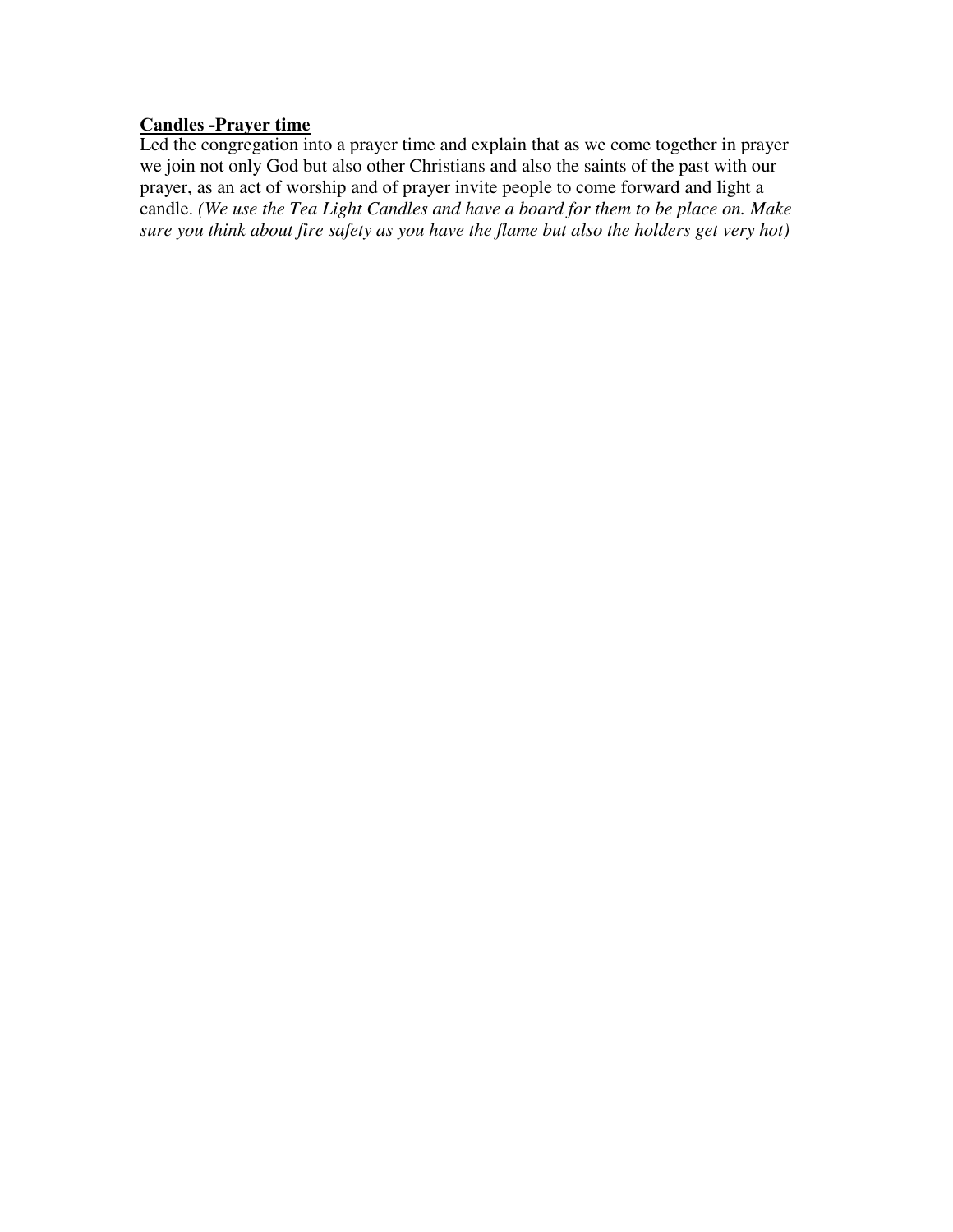### **Coat and Hat rack**

Greeting Reading Genesis 18:1-15 Homily What kind of themes are suggested in the reading? Different kinds of hospitality - Our hospitality towards people, God's hospitality to us, our response towards him, our hospitality toward his

word!

Invite people to come forward and hang their coats on the coat stand – taking coats symbol of welcome - symbol of openness shedding preconceived ideas then greet one another.

Play Music while this is happening 'Welcome Home' - Dave Dobbyn

Prayer afterwards

Almighty God, in the incarnation you bound yourself to our humanity, never to let us go and in your humanity you welcomed all who came to you. We praise you for your gracious hospitality – that even today you invite us to come to you and to join your family.Enable us, in the same way, to offer

hospitality

• to those in the church,

• those outside

• and those who inhabit the margins.

Make us sensitive hosts, quick to discern and respond to the needs of those seeking the fullness of life. We pray this for the building up of the church and the praise of your glory. Amen.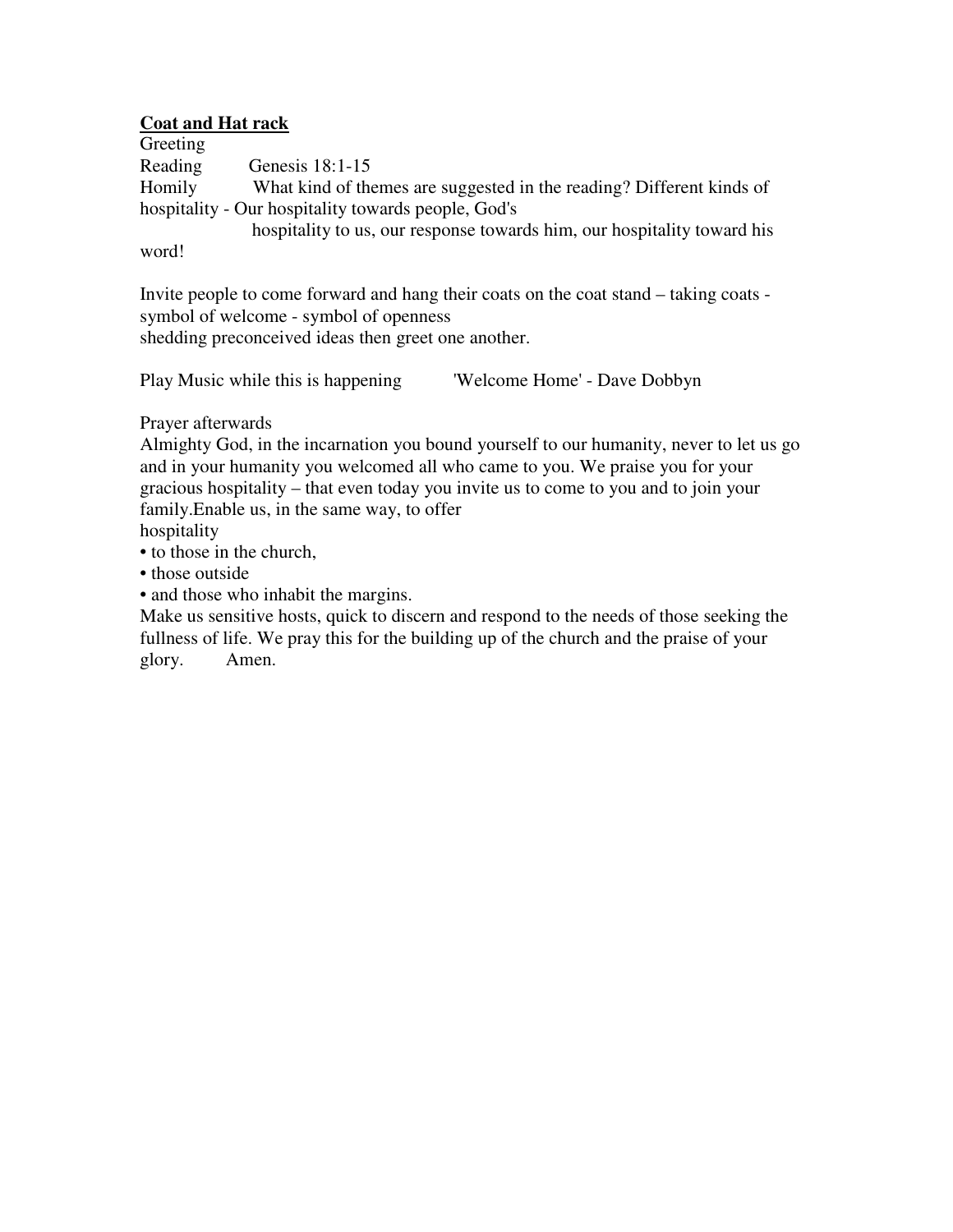#### **Using Stones -Forgiveness**

Issue everyone with a rock as they come into church (don't tell them why). When you come to the confession part of the service talk about how there are many things that weigh us down in life. Invite people to lay these things before God as an act of confession and repentance by bringing their rock to the front of the church and using the marker pens to write a word that symbolises their weights / confession the onto the rock and then place the rock at the foot of the cross. While this is happening play suitable music. When they have finished lead a general prayer and assurance of forgiveness. *Make it clear that the rocks will be thrown away and not read by anyone.*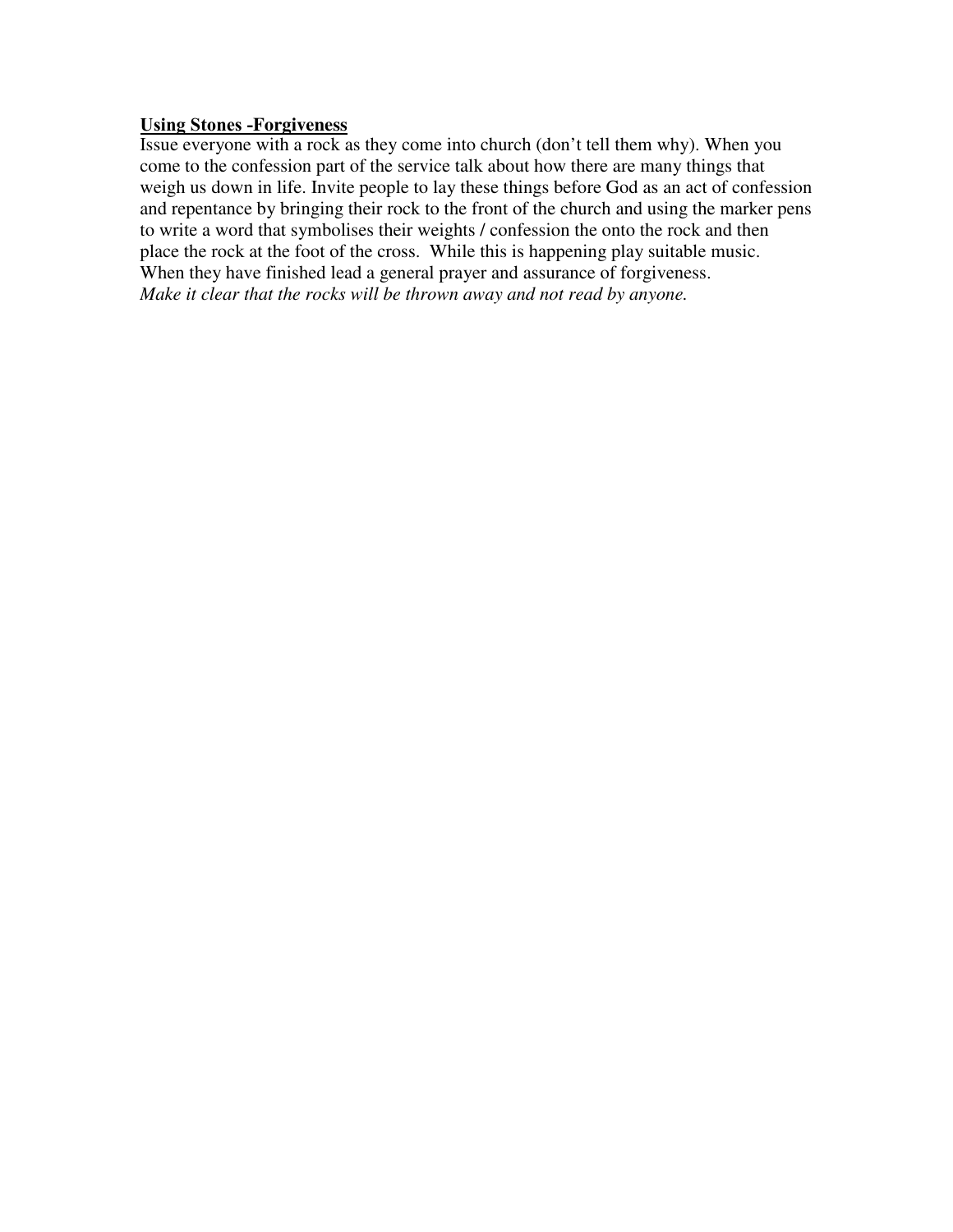## **Using Stones - Remembering the presence of God**

Hand around a basket containing small ether polished or river smoothed rocks. Ask people to choose one. And examine it and roll it around in their hands. Comment on how none of the stones are the same, they are unique. They have been formed by great pressure and some seem to have flaws but that is what makes them what they are. They have been formed by a process of nature that God ordained.

Read the end of Romans 8

*31 ¶ So, what do you think? With God on our side like this, how can we lose? 32 If God didn't hesitate to put everything on the line for us, embracing our condition and exposing himself to the worst by sending his own Son, is there anything else he wouldn't gladly and freely do for us?* 

*33 And who would dare tangle with God by messing with one of God's chosen?* 

*34 Who would dare even to point a finger? The One who died for us—who was raised to life for us!—is in the presence of God at this very moment sticking up for us.* 

*35 Do you think anyone is going to be able to drive a wedge between us and Christ's love for us? There is no way! Not trouble, not hard times, not hatred, not hunger, not homelessness, not bullying threats, not backstabbing, not even the worst sins listed in Scripture:* 

*36 They kill us in cold blood because they hate you. We're sitting ducks; they pick us off one by one.* 

*37 None of this fazes us because Jesus loves us.* 

*38 I'm absolutely convinced that nothing—nothing living or dead, angelic or demonic, today or tomorrow,* 

*39 high or low, thinkable or unthinkable—absolutely nothing can get between us and God's love because of the way that Jesus our Master has embraced us.* 

We all know this scripture but at times we struggle holding on to the reality of it. Invite the people to use their rock as a reminder that no matter were they are Jesus can be with them. Put it in your pocket and when you need a reminder reach in and touch it and remember a fresh the promises of God.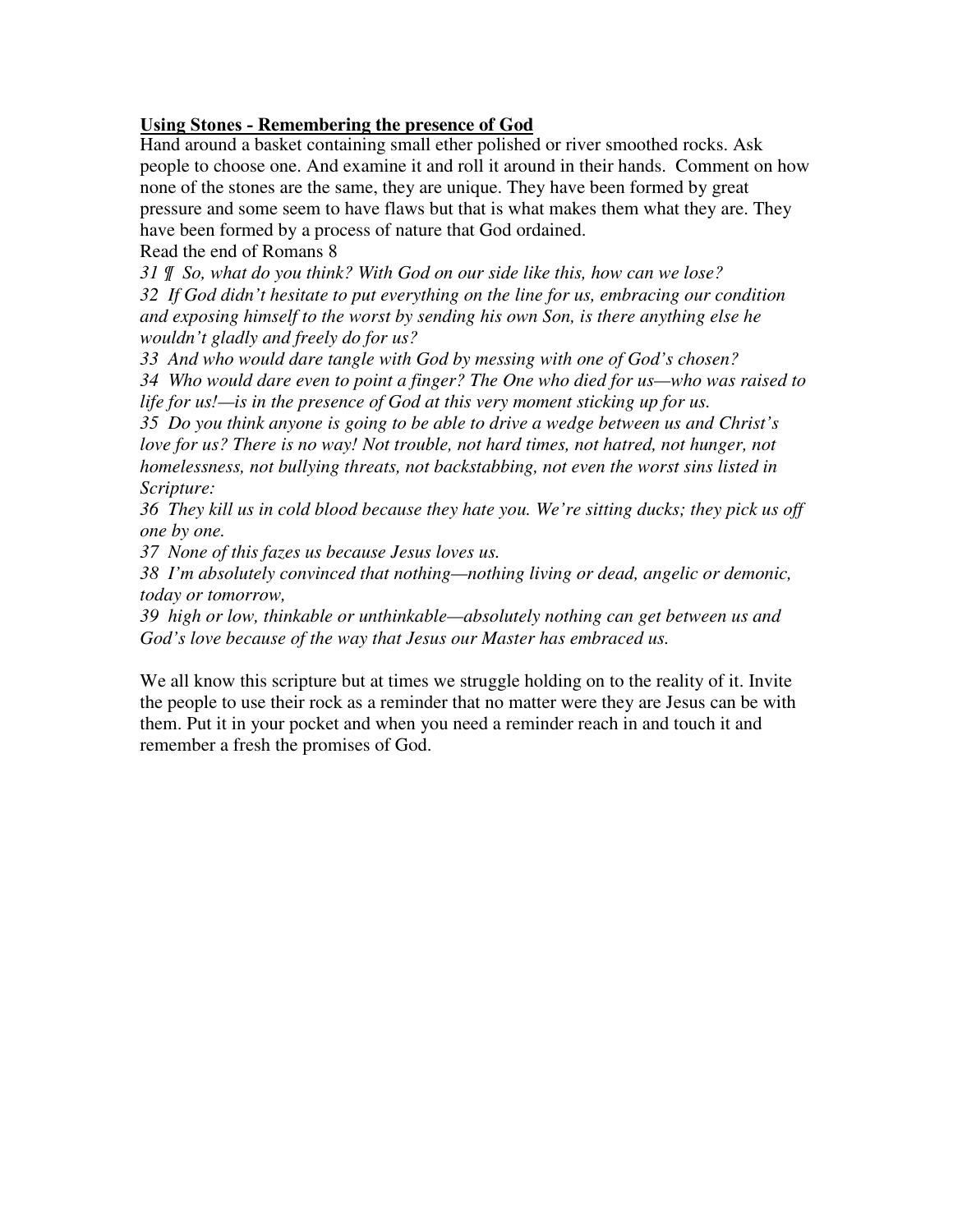### **Using Stones -Journeys : Cairns**

In the high country where you are above the tree line there is a well used custom that helps you to find your way. Piles of stones are used to act as route markers to help the travel to go the right way. Over time these markers grow in size because of the custom of travellers adding a stone as they pass by, thus making it easier for the next traveller to see.

As a church we are a marker for the community, pointing to them and our selves the way to go so we can have a relationship with God. I invite you if you want to show your willingness and commitment to the church and God to come forward and chose a rock and add it to the small cairn that I have made to represent our church. *(Play suitable music as people come forward).*

After everyone has had the chance finish with a prayer that asks God to lead us in the paths that he wants us to go.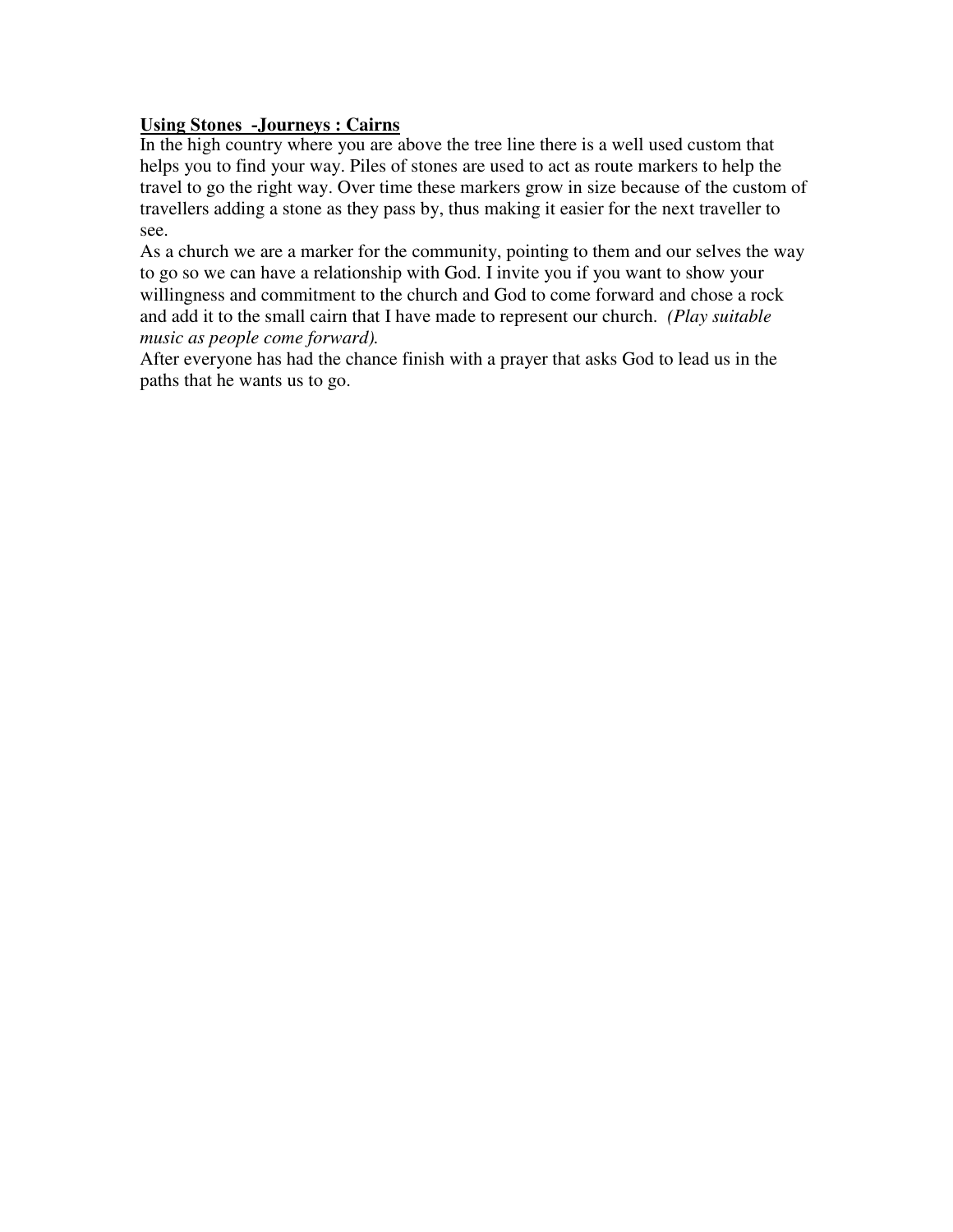### **Meditative Walking Through the Scriptures -FEEDING OF THE 5000 Matt 14**

We are going to spend some time in reflective prayer.

The method we will use is familiar to many Christians.

and used for many years. It is a prayer style where you take a passage and then seek to live the experience with your imagination.

Ignatius of Loyola wrote of the form of prayer encouraging prayers to apply all their senses to the task, smell, hearing, touch, taste, sight

As I lead you through the scripture I will ask questions that will help you to use these senses.

Please make yourself comfortable and pray and ask God to show you , our passage in another way.

After a short time in silence I will start to lead you through the text. \*\*\*\*\*\*\*\*\*\*\*\*\*\*\*\*\*\*\*\*\*\*\*\*\*\*\*\*\*\*\*\*\*\*\*\*\*\*\*\*\*\*\*\*\*\*\*\*\*\*\*\*\*\*\*\*\*\*\*\*\*

It has been some time since you first met Jesus. Heard his message and decided to follow him. Can you remember what you where doing at the time? How old you were?

In some ways it was like the way that he called those first disciples. To the fishermen he had said come follow me and I will make you fishers of men. To the tax collector he had simply said come follow me.

Jesus gathered together 12 disciples around him. These apostles were to spread the good news of the kingdom of God.

I want you to imagine that you are there amongst this group ....

Jesus calls you together and gives you power and authority over all demons and to cure diseases, and he sends you out to proclaim the kingdom of God and to heal.

He told you to, "Take nothing for your journey, no staff, nor bag, nor bread, nor money- not even an extra tunic". This is rather radical for a start but the things that you see and the things that you experience really stretch your faith.

You have been away for a number of days and you have just returned to Bethsaida with the other Apostles to tell Jesus about your travels and adventures.

There is much excited conversation and it is well past midnight when you gather some blankets around yourself and fall asleep happy to be with Jesus again.

For some reason you awake early. Jesus is sleeping not far from you can you see him wrapped in the blankets. What do you see?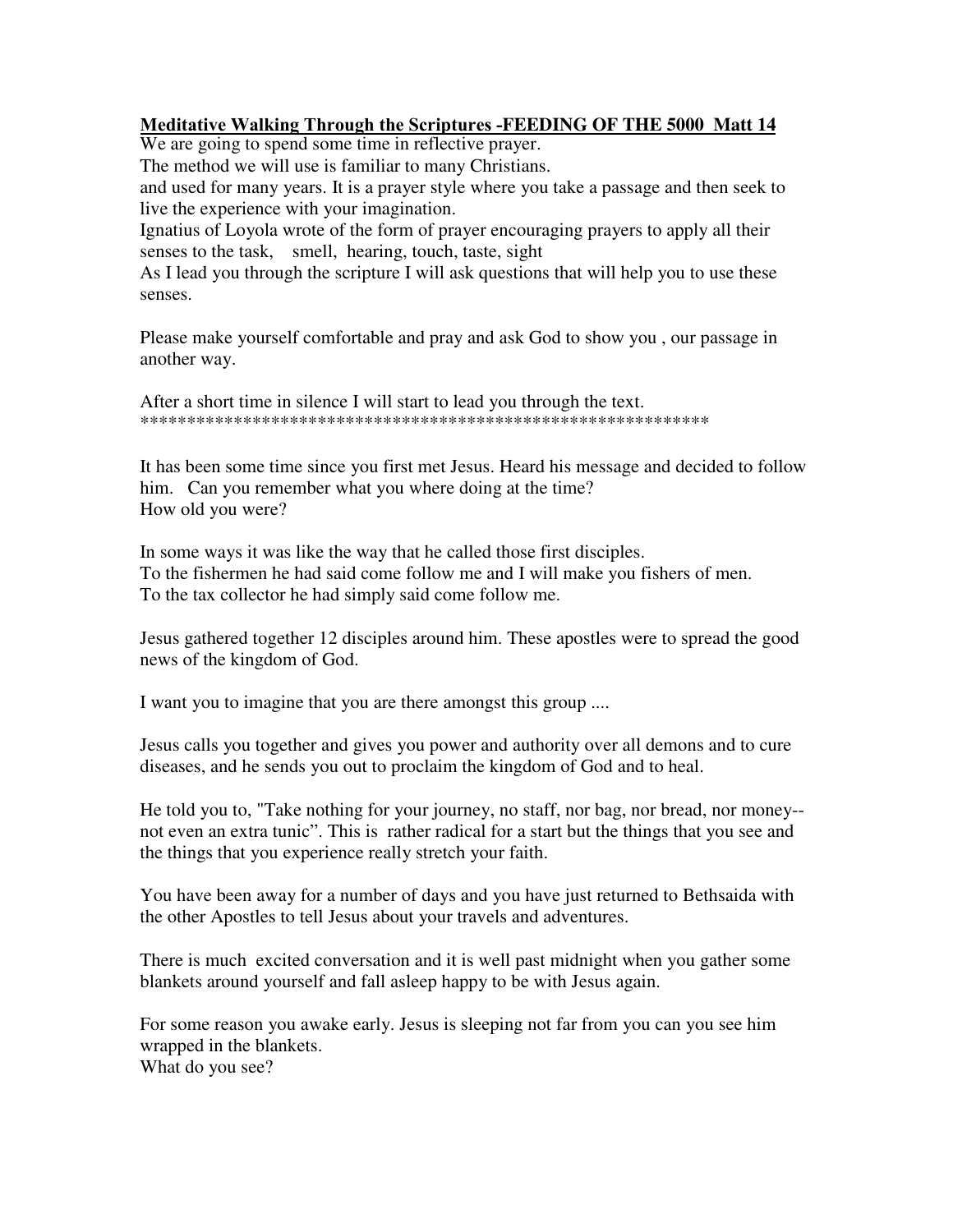He looks rather ordinary a bit like John but there is something very special about him. It is not just the words he speaks but it is also the way he lives, the things he does.

Lying there looking at the sleeping Jesus you wonder what will happen today - will we talk some more?

11 When the crowds found out about it, they followed him; and he welcomed them, and spoke to them about the kingdom of God, and healed those who needed to be cured.

Just then you hear the distant noise of a crowd that is approaching, can you hear them? As they approach what are your thoughts?

Are you disappointed because you were looking forward to having Jesus to yourself - just for a day.

As you get up look at the type of people who are arriving. Notice the colour of their clothes Their ages

There are men , women and even children. They just keep coming there seems to be thousands of them.

The other disciples are getting up now and Jesus does not even seem to be phased by what you see is an intrusion. He simply leads the people out to a hill side by the lake and begins to talk about the kingdom of God. As if to emphasize what he is saying he places his hands on some sick people and prays for them and they are healed.

Look at the crowd what do you notice, how are they reacting to what they see and hear?

After a while you begin to notice the way that your stomach is grumbling (you remember that you had not even had time to have breakfast in the morning). The sun indicates it is now late in the afternoon. The heat has made you tired.

Can you feel how tired you are? Can you feel how dry your tongue is and how hungry you are?

You get up and go to the disciples and find them at the tail end of a discussion about how late it is getting .

12 The day was drawing to a close, and the twelve came to him and said, "Send the crowd away, so that they may go into the surrounding villages and countryside, to lodge and get provisions; for we are here in a deserted place."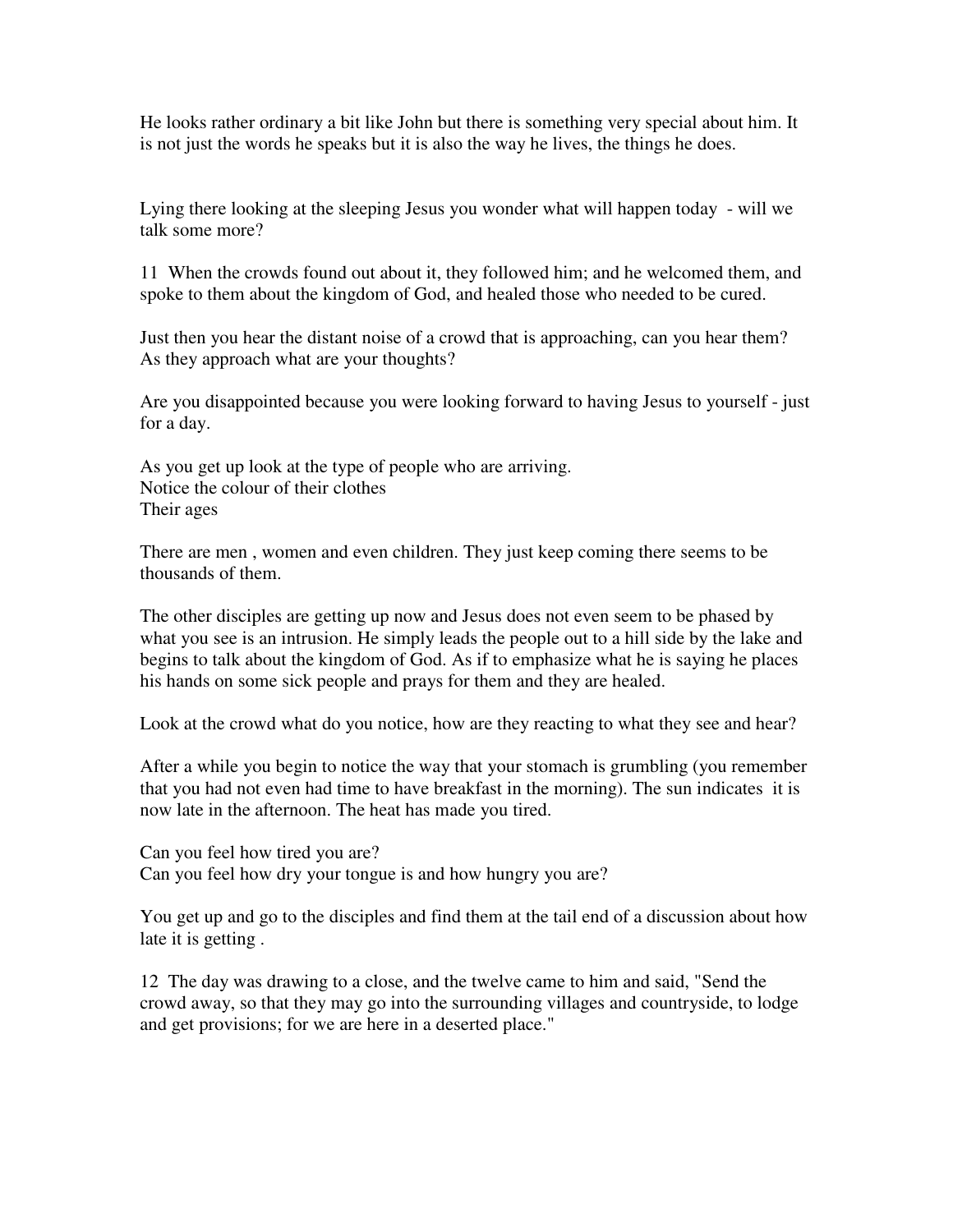The disciples get up and approach Jesus and urge him to "Send the crowd away, so that they may go into the surrounding villages and countryside, to find shelter and food for it is now late afternoon.

13 But he said to them, "You give them something to eat." They said, "We have no more than five loaves and two fish--unless we are to go and buy food for all these people."

Jesus replies telling them to give the crowd something to eat." Can't he remember you have just returned from a journey on which he instructed you to take nothing. Where are you going to find food to feed 5000 people?

Just then a boy who has been sitting near, who has heard what was being said asks if his few fish and loaves of bread might be of help.

Note the eagerness on his face as he offers to help? Can you smell the fish that has been sitting in his bag during what has been a hot day?

That's all there is, so in a desperate plea hoping that Jesus will understand this time you take the 2 fish and 5 loaves of bread to Jesus and tell him this is all there is and there is not any money to buy dinner for 5000 people.

As the disciples tell Jesus this look at his face. What expression is on it?

Jesus looks at the fish and the loaves of bread and tells the disciples to get the people to sit in groups of 50. Too tired to protest you follow as the disciples obediently begin to organize the crowd.

14 For there were about five thousand men. And he said to his disciples, "Make them sit down in groups of about fifty each."

15 They did so and made them all sit down.

As you go round the crowd telling them what to do you can't but wonder what's going to happen next. So many people, so great the need for food and only 2 fish and five loaves. In time the crowd is organized. And you watch waiting to see what happens in the late afternoon sun.

Can you feel the warmth of the late afternoon sun on your skin? The slight cool breeze?

16 And taking the five loaves and the two fish, he looked up to heaven, and blessed and broke them, and gave them to the disciples to set before the crowd.

The crowd grows quiet and looks at Jesus as he picks up the five loaves and the two fish, he looks up to heaven, and blesses them and breaks them.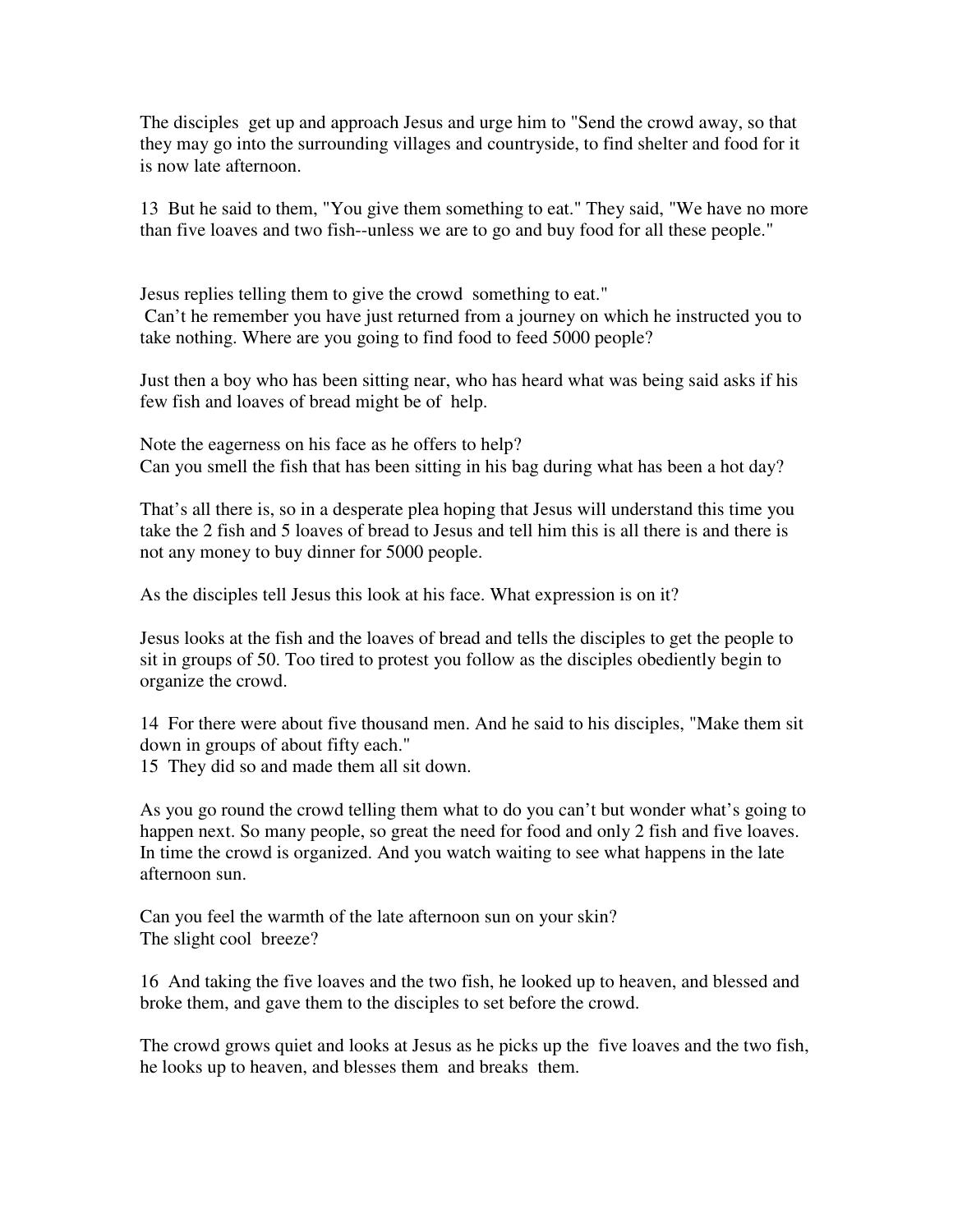Did you hear the authority in his voice?

He passes you what seems to be a small portion of the food in a basket and tells you to go and feed the waiting people. But how? You wonder - there are so many people and so little in the basket.

As you look at the contents in the basket what are you feeling? How are you going to make this work? Can you see the anticipation on the peoples faces?

As you pass the basket to those sitting on the ground What are you thinking?

To your astonishment people continue to pass it on as they take out what they need to eat. They just keep on passing it !

17 And all ate and were filled. What was left over was gathered up, twelve baskets of broken pieces.

When the last person finishes they hand you the basket back -- there is still food left! Struggling to understand what has just happened you take the basket back to Jesus.

As you approach notice his eyes, his face, his out stretched hands

As you pass him the basket your hand touches his Your eyes meet his and for a moment it seems as if you are alone with Jesus What does he say to you?

Just when you are ready let go of the basket and return to the present time There is no rush Sit quietly and reflect on the scripture and the message Jesus has given you.

18 ¶ Once when Jesus was praying alone, with only the disciples near him, he asked them, "Who do the crowds say that I am?"

19 They answered, "John the Baptist; but others, Elijah; and still others, that one of the ancient prophets has arisen."

20 He said to them, "But who do you say that I am?" Peter answered, "The Messiah of God."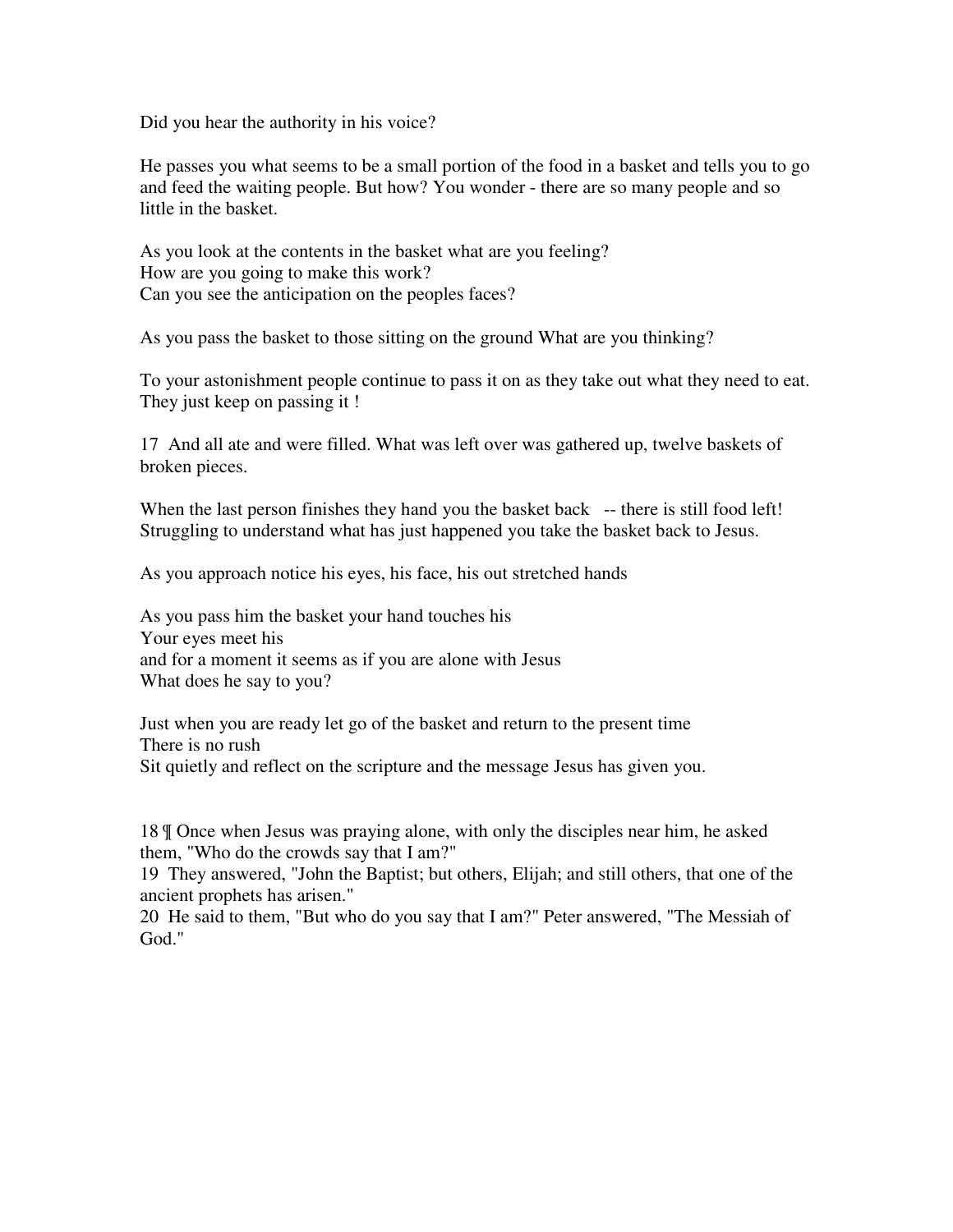## **Meditative Walking Through The Scriptures - John 11:1-45**

Without opening your bibles I want you to turn into groups and within your group I want you to retell and build up the story of Jesus raising Lazarus from the dead. As you retell the story I want you to ask what does this story mean? If John wrote is Gospel with the desire to show who Jesus was why did he record this miracle? What does this story mean to you?

Now let us watch the scripture which is taken from the Good News Version of the bible. (Watch the DVD)

Having talked about the story and having watched it I want us now to spend some time in reflective prayer.

The method we will use is familiar to many Christians. And used for many years. It is a prayer style where you take a passage and then seek to live the experience with your imagination. Ignatius of Loyola wrote of the form of prayer encouraging prayers to apply all their senses to the task, smell, hearing, touch, taste, sight. As I lead you through the scripture I will ask questions that will help you to use these senses.

Please make yourself comfortable and pray and ask God to show you, our passage in another way.

After a short time in silence I will start to lead you through the text.

Imagine you are a disciple of Jesus and you hear a messenger who was sent by Mary and her sister Martha tell Jesus that their brother Lazarus who was sick.

Do you hear what Jesus, is saying "This sickness is not fatal. It will become an occasion to show God's glory by glorifying God's Son."

What does that mean?

Life quickly returns to normal after the excitement of the messenger. Oddly Jesus does not go to Lazarus even though it is clear that Lazarus is very sick.

Two days later when you were just beginning to forget all about the messenger Jesus suddenly announces "Let's go back to Judea."

How does this make you feel are you scare like the other disciples who immediately reply "Rabbi, you can't do that. The Jews are out to kill you, and you're going back?"

Are you willing to follow Jesus to dangerous places? Do you see the fear in the others faces.

9 Jesus replied, "Are there not twelve hours of daylight? Anyone who walks in daylight doesn't stumble because there's plenty of light from the sun. 10 Walking at night, he might very well stumble because he can't see where he's going."

What does he mean by that?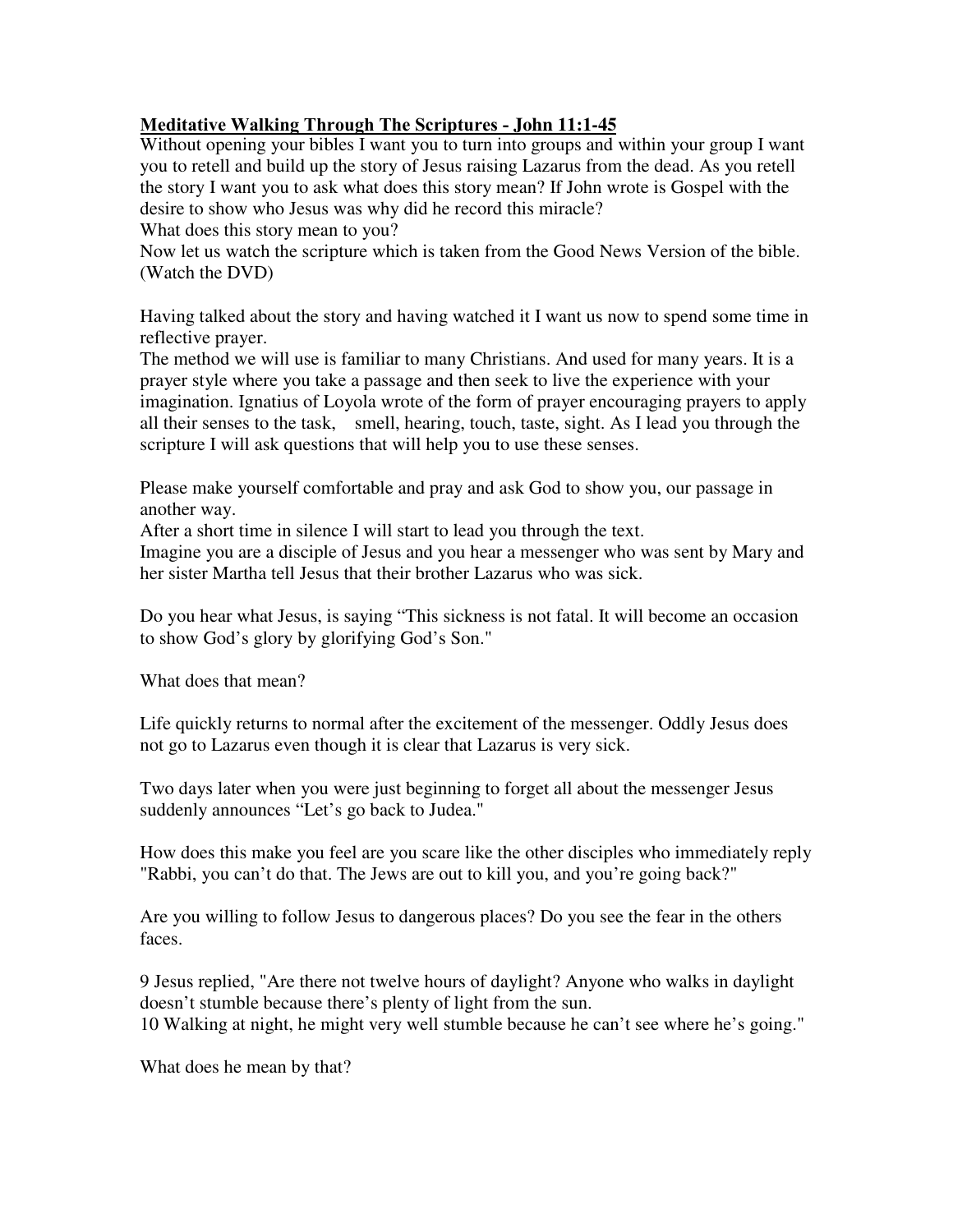Jesus carries on saying

"Our friend Lazarus has fallen asleep; but I am going there to wake him up."

But if he is sleeping why should we wake him he will need his sleep. As you think this Jesus carries on to inform everyone

14 "Lazarus is dead,

15 and for your sake he is glad he was not there, so that you may believe. But let us go to him."

But what is the point did not Jesus say let the dead bury the dead? So you journey to Bethney with Jesus. What do you see, what do you hear and what do you smell on the way?

When you get there is becomes evident that Lazarus has been dead for 4 days. How does this make you feel after walking for so long?

There are lots of people around many of them Jews. They have gathered to grieve with the family.

Suddenly you see Martha run out to Jesus. Crying out allowed

21 "Lord," if you had been here, my brother would not have died.

22 But I know that even now God will give you whatever you ask."

Do you see the tears in her eyes? How does this make you feel?

23 Jesus said to her, "Your brother will rise again."

24 Martha answered, "I know he will rise again in the resurrection at the last day."

25 Jesus said to her, "I am the resurrection and the life. He who believes in me will live, even though he dies;

26 and whoever lives and believes in me will never die. Do you believe this?"

He's asking Martha if she believes this but you can not help but think it is directed at you. Do you believe?

Martha replies 27 "Yes, Lord," she told him, "I believe that you are the Christ, the Son of God, who was to come into the world."

Martha goes off and brings Mary back to where you and Jesus are waiting outside the village. Many people are following them. These must be friends and family that have come to mourn with them.

Have you noticed that Mary is angry? Look at her face. She falls at the feet of Jesus and says, "Lord, if you had been here, my brother would not have died."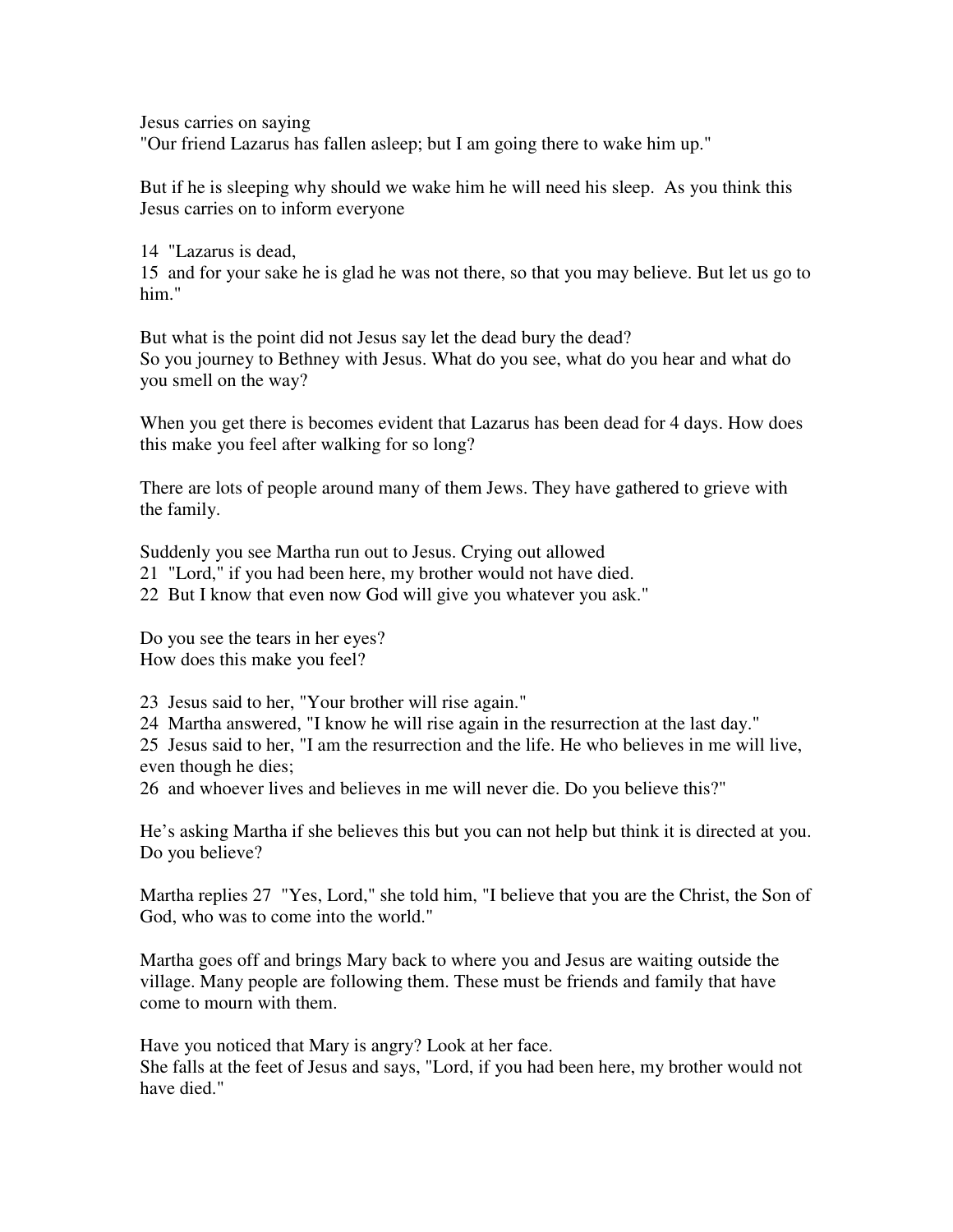How do you feel witnessing this grief?

Do you notice how Jesus is moved by the grief?

Jesus is asking where they have laid Lazarus's body and he wants to go to it.

Will you follow him? What are you thinking?

Do you notice all the other people? There are even some who are mumbling criticism like "Could not he who opened the eyes of the blind man have kept this man from dying?"

Hearing this what do you think? What do you see in the crowds faces?

What's that Jesus is asking he wants them to roll the stone away from the grave? Martha is objecting being the practical one she is reminding Jesus that there will be a real stink. for he has been there four days."

Jesus replies, "Did I not tell you that if you believed, you would see the glory of God?"

As they start to take the rock away what do you think? What do you see? Jesus says out allowed "Father, I thank you that you have heard me. I knew that you always hear me, but I said this for the benefit of the people standing here, that they may believe that you sent me."

Then even louder he says "Lazarus, come out!"

With that a body wrapped in bandages appears from the cave.

What do you notice, first with the body and secondly at the reaction of those that around you. Look at their faces, listen to what they are saying.

Jesus instructs you to "Take off the grave clothes and let him go."

As he tells you to do this listen to what else he tells you.

When you are ready leave Jesus and Lazarus and the crowd and return to the here and now.

45 ¶ Therefore many of the Jews who had come to visit Mary, and had seen what Jesus did, put their faith in him.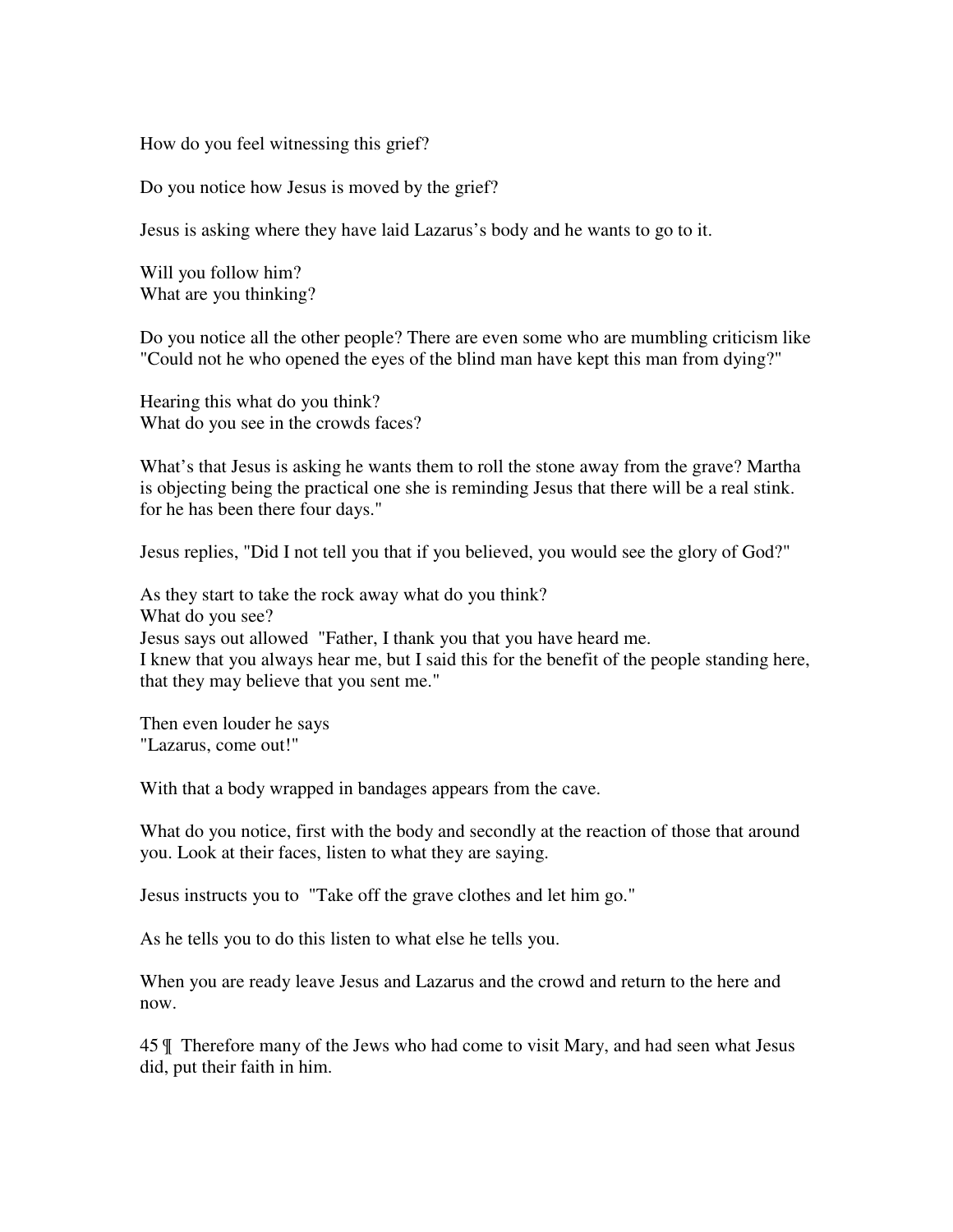## **Meditative Walking Through The Scriptures - Mark 4:1-9**

Read

Mark 4 NIV

1 ¶ He went back to teaching by the sea. A crowd built up to such a great size that he had to get into an offshore boat, using the boat as a pulpit as the people pushed to the water's edge.

2 He taught by using stories, many stories.

3 "Listen. What do you make of this? A farmer planted seed.

4 As he scattered the seed, some of it fell on the road and birds ate it.

5 Some fell in the gravel; it sprouted quickly but didn't put down roots,

6 so when the sun came up it withered just as quickly.

7 Some fell in the weeds; as it came up, it was strangled among the weeds and nothing came of it.

8 Some fell on good earth and came up with a flourish, producing a harvest exceeding his wildest dreams.

9 "Are you listening to this? Really listening?"

10 When they were off by themselves, those who were close to him, along with the Twelve, asked about the stories.

11 He told them, "You've been given insight into God's kingdom—you know how it works. But to those who can't see it yet, everything comes in stories, creating readiness, nudging them toward receptive insight.

12 These are people—Whose eyes are open but don't see a thing, Whose ears are open but don't understand a word, Who avoid making an about-face and getting forgiven."

13 He continued, "Do you see how this story works? All my stories work this way.

14 "The farmer plants the Word.

15 Some people are like the seed that falls on the hardened soil of the road. No sooner do they hear the Word than Satan snatches away what has been planted in them.

16 "And some are like the seed that lands in the gravel. When they first hear the Word, they respond with great enthusiasm.

17 But there is such shallow soil of character that when the emotions wear off and some difficulty arrives, there is nothing to show for it.

18 "The seed cast in the weeds represents the ones who hear the kingdom news

19 but are overwhelmed with worries about all the things they have to do and all the things they want to get. The stress strangles what they heard, and nothing comes of it. 20 "But the seed planted in the good earth represents those who hear the Word, embrace it, and produce a harvest beyond their wildest dreams."

Issue everyone with paper, crayons or pencils and then instruct them to

Choose your favourite colour and Draw yourself as the sower

What's this sower like? - choose a descriptive colour and write some words

What's the function of the sower? - choose another colour and write some functional words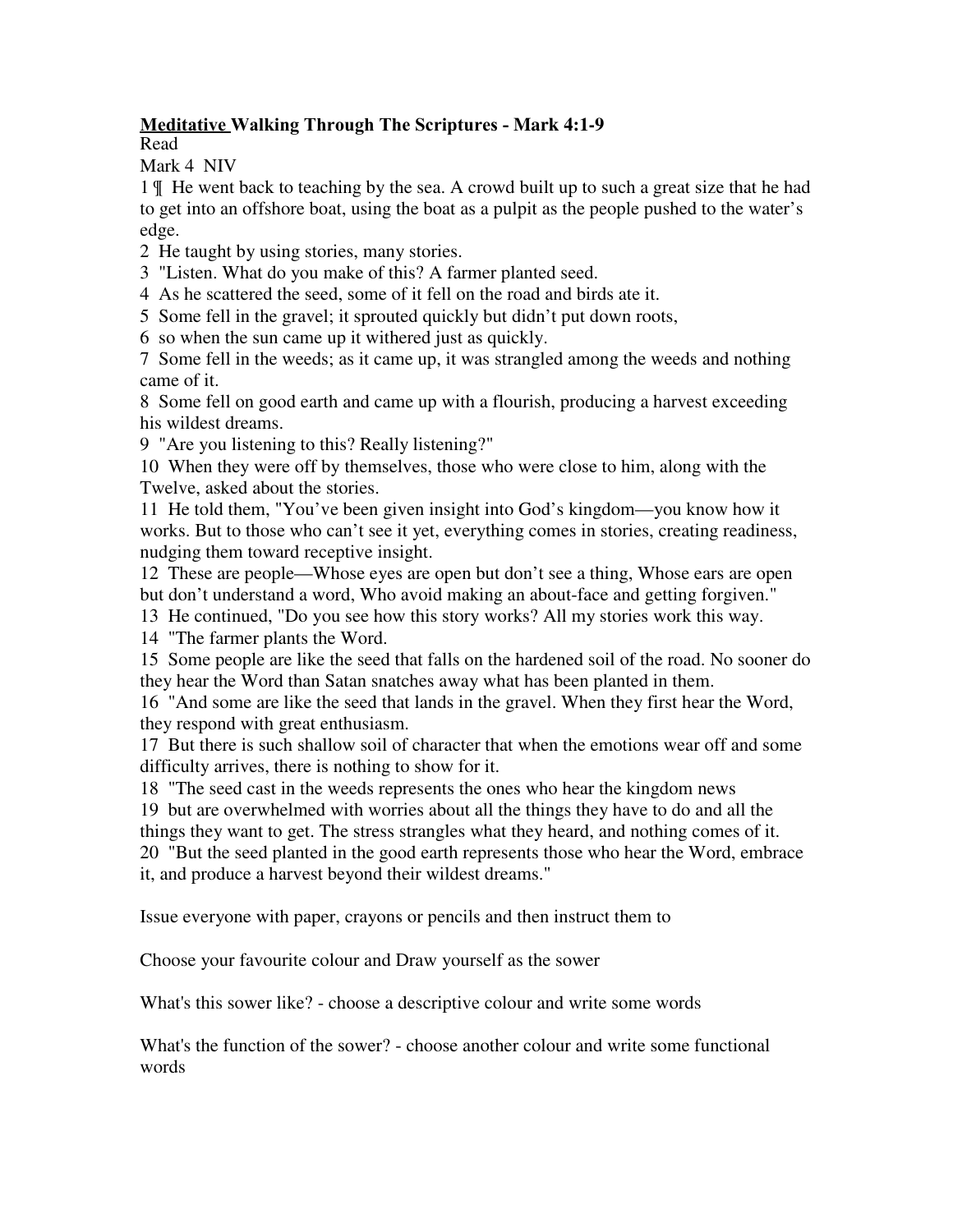????(How does this sower feel about his role?

What does this sower need to know about the work that is being performed?

What is the sower saying to himself? )?

Choose another colour and Draw something that represents the vision of the sower.

What is the bigger picture about in relation to the role that he is playing?

Choose a colour and add this

How does this look and feel?

Choose a wise colour and add What is God saying to this sower?

What are you going to do about it? Add this to your drawing.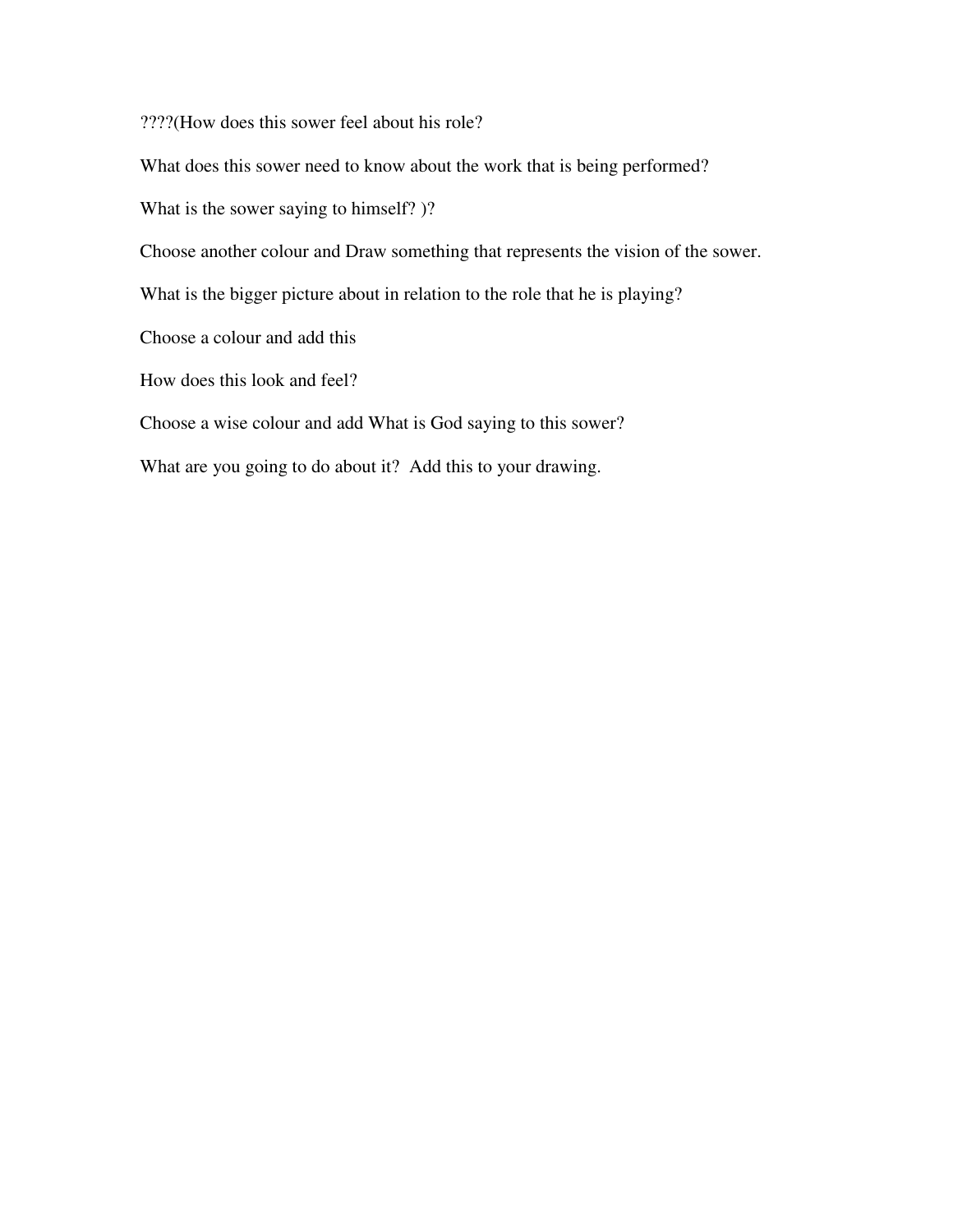## **Pentecost - Idea 1 Visiting different stations**

During a Pentecost service stop and invite people to walk around the church and experience God in different ways.

Begin the time with prayer asking God to speak into our lives.

People can wander around to each station and visit them in any order Each station had a sheet explaining what to do and words to contemplate Stations we used

1) A bed of sand – people were invited to take of their shoes and feel the sand on their feet. As they did remember the OT and the stories of how God guided his people through the desert. Think of the way God is guiding you in life today

2) Jugs of water – invite people to fill a glass and drink of the living water

3) A fan which is going – people stand in front of it and feel the wind and think of how the Holy Spirit is described as wind in the bible.

4) A large cross – people are invited to kneel and pray.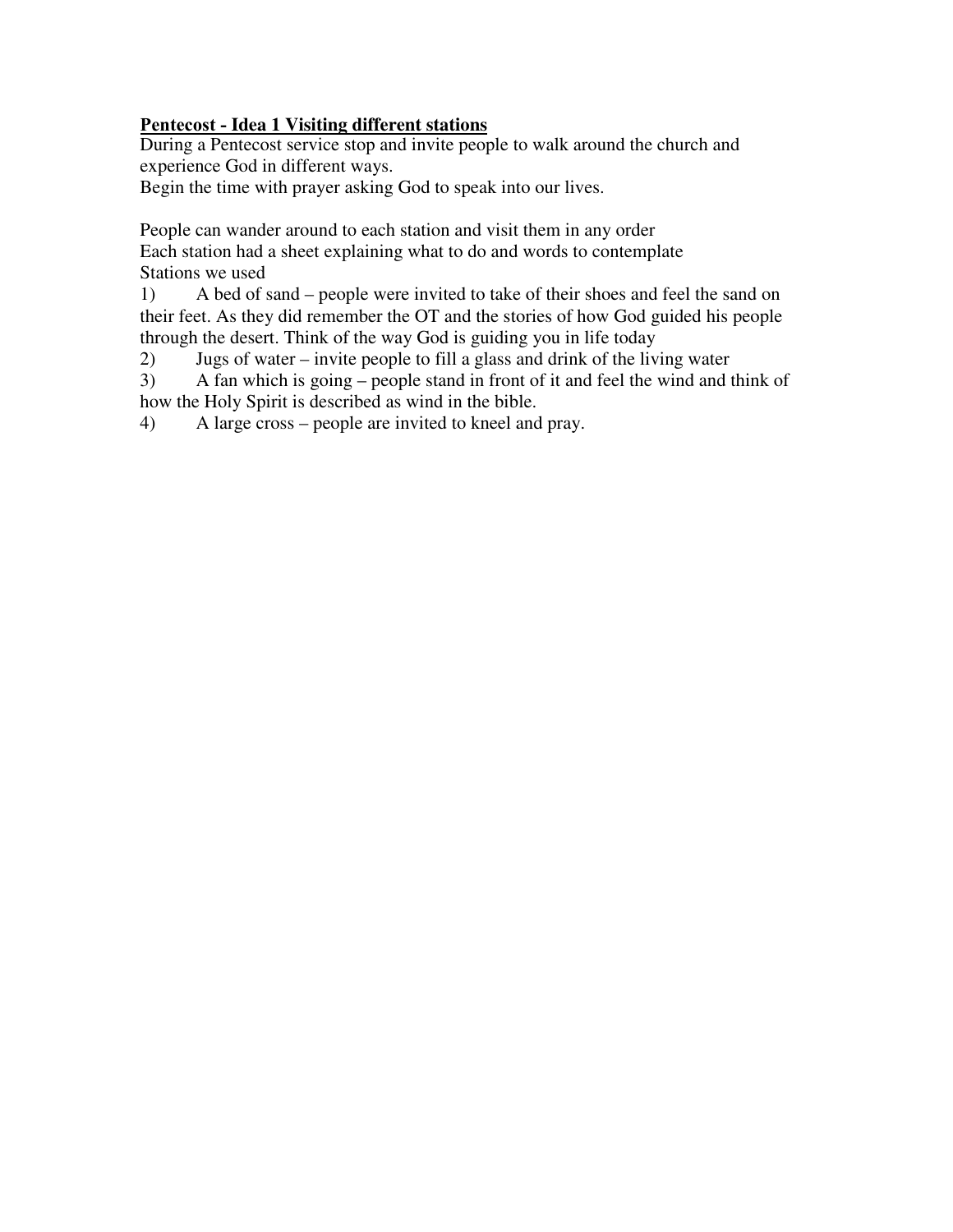#### **Pentecost - Idea 2 How Pentecost is celebrated in other countries**

In France it was customary to blow trumpets during Divine service, to recall the sound of the mighty wind which accompanied the Descent of the Holy Ghost.

In England the gentry amused themselves with horse races.

On Pentecost the Russians carry flowers and green branches in their hands.

In Italy it was customary to scatter rose leaves from the ceiling of the churches to recall the miracle of the fiery tongues

With this we had the children throw hand fulls of rose petals out around and over the congregation. I then invited everyone to pick up one petal and to look at it, feel it and smell it and hold it during the sermon about the Holy Spirit

At the end of the sermon people were asked to smell the petal again and as they did receive the smell as a symbol of the Holy Spirit filling them afresh.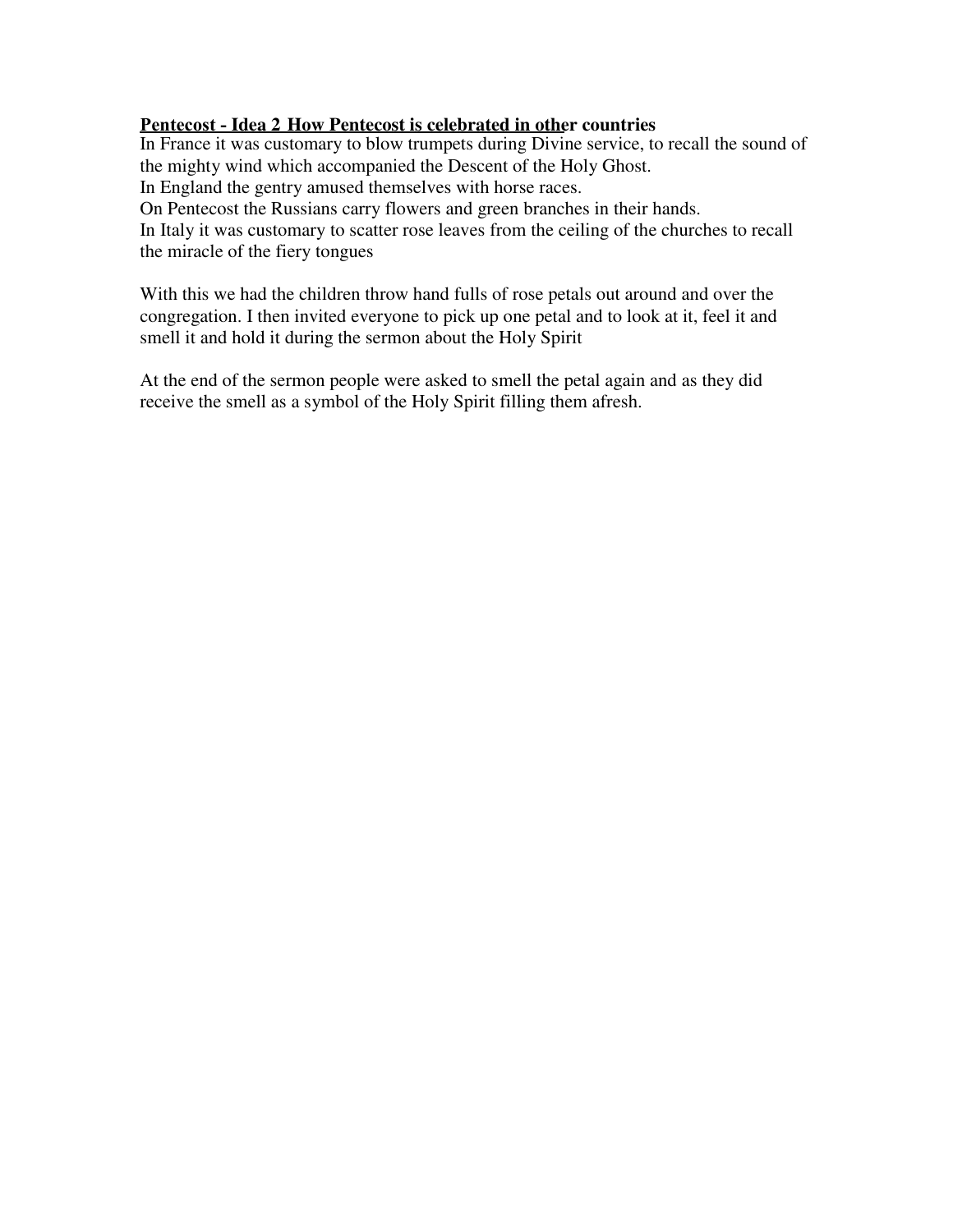#### **Pentecost - Idea 3 Smoke Bombs**

At guy fawkes purchase some smoke bombs and put away till Pentecost. Ask some children to come to the front to do an experiment. Explain you are going to let off a smoke bomb and you want them to blow away the smoke. They will find this very difficult to do just as we would find trying to live the life as a Christian difficult without the help of the Holy spirit. One of the images of the Holy Spirit in scripture is wind – this time when I set another smoke bomb off I want you to try to blow the smoke away again but we will use this fan as a representative of the wind of the Holy Spirit to help you. So much easier isn't it. *(Remember fire safety also think what kind of fire alarms have we in this space).*